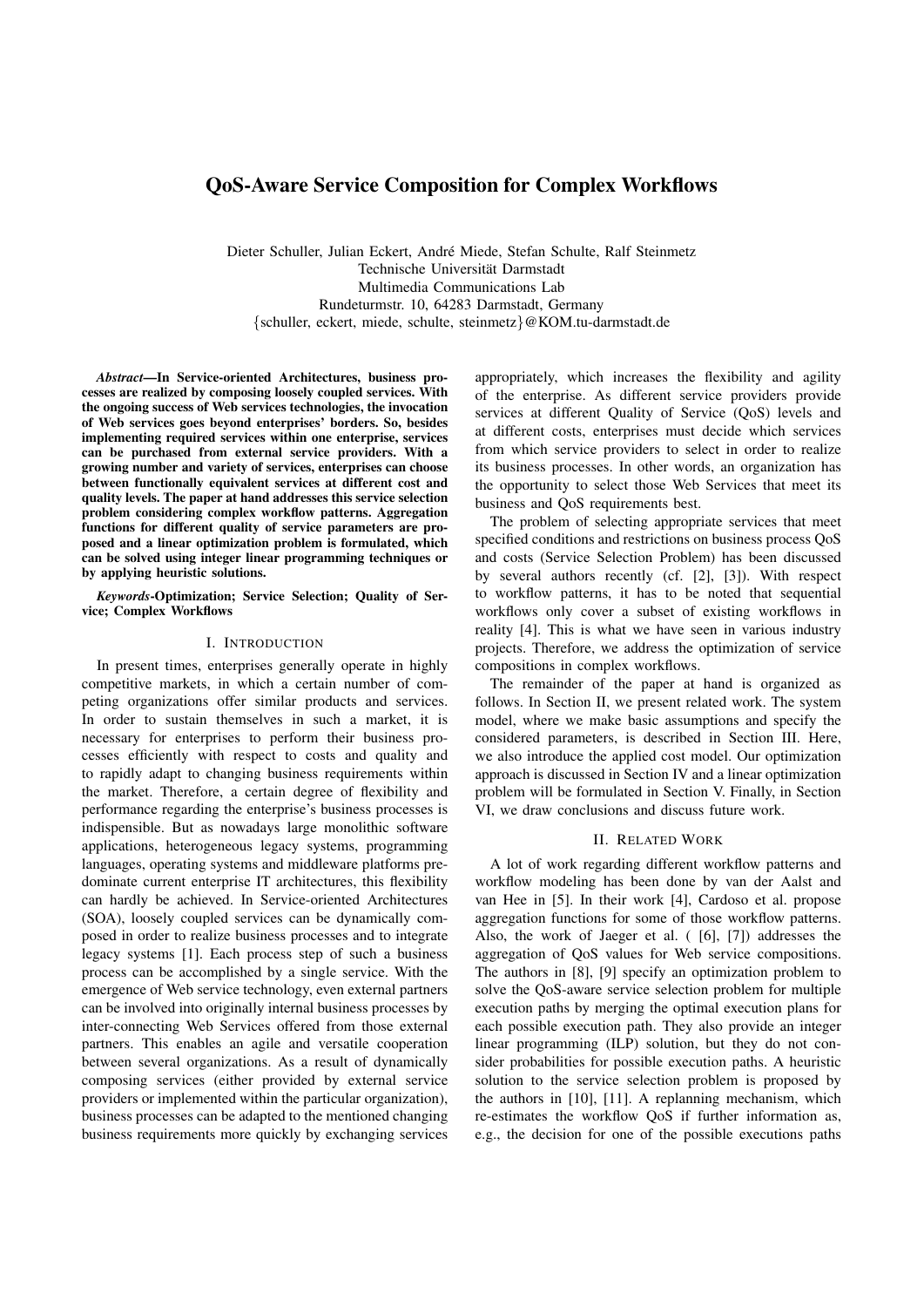is available or if SLA violations become more likely, is introduced in [12]. In their work [13], Berbner et al. perform a replanning in addition to SLA violations, if Web Services perform better than committed in its SLAs to reduce costs.

In the paper at hand, we present an approach for formulating an ILP problem for the service selection problem – which can be solved using ILP techniques (cf.  $[14]$ ) – considering necessary probabilities in complex workflows. This extends the work by [8], [9], as our approach provides a basis for multiple combinations of complex workflow patterns and does not require the knowledge of all possible execution paths in advance. In addition, the heuristic solution method proposed in [15] can be applied to our approach in order to address scalability issues.

#### III. SYSTEM MODEL

In this section, we describe the system model that is necessary to formulate a linear optimization problem, which can be solved using ILP techniques. Therefore, we specify an objective function in Section V and discuss the necessary process conditions in Section IV. Due to complexity issues, we concentrate in the paper at hand on the workflow patterns sequence, parallel split (AND-split), exclusive choice (XORsplit), and structured loop, which only form a subset of possible workflows. We assume an abstract execution plan (e.g., written in BPEL) consisting of  $n$  abstract process steps respectively tasks (we will use these terms synonymously). For each process step  $PS_i$  with  $i \in I = \{1, ..., n\}$ , a set  $J_i$ of  $m_i$  alternative Web services  $j \in J_i = \{1, ..., m_i\}$  exist, which are assumed to be able to provide the functionally needed by task  $PS_i$ . Further, each task  $PS_i$  is accomplished by exactly one service  $j \in J_i$ . The decision variables  $x_{ij} \in$  $\{0, 1\}$  state, whether Web service j is selected for task  $PS_i$ . As already mentioned in the previous section, besides costs for the invocation of one service, we only consider execution time (the time it takes to execute the service), reliability (the probability that the service successfully provides the requested results), and throughput (the number of parallel service invocations), as these parameters are sufficient to cover the aggregation types summation, multiplication and the min/max operator (the integration of further QoS parameters is straightforward). Thereby, we consider a payper-use pricing model. With respect to the exclusive choice and the loop pattern, we need to take the probabilities for the execution of a certain path into account. For this, we perform an average-case, best-case and worst-case analysis for the selected workflow patterns. From the abstract execution plan, we depict the chronological order of the tasks as follows: if  $PS_k$  is a direct successor of  $PS_i$ , we add  $PS_i \rightarrow PS_k$  to a set  $DS = \{PS_i \rightarrow PS_k | PS_k$  direct successor of  $PS_i$ . DS<sub>s</sub> is the set of *start* tasks, i.e., the tasks that need to be executed first in the execution plan. In addition, we define  $DS_e$  as the set of *end* tasks, i.e., tasks with no direct successor.



Figure 1. Split-Join

#### IV. AGGREGATION FUNCTIONS

In this section, we describe our approach by specifying the aggregation functions (with respect to the mentioned QoS parameters) which are necessary for the conditions of the optimization problem in Section V.

#### *A. Execution Time*

m<sup>i</sup>

With respect to execution time, we define  $t_i$  as the time in which task  $PS_i$  begins its execution. The execution time of the service  $j_i$  that executes task  $PS_i$  is denoted as  $e_{ij}$ . Let  $r_e$  denote the process restriction for execution time.

*1) Sequence and Parallel Split:* In the following, we analyze the aggregation of execution times for the workflow patterns *sequence* and *parallel split*. Therefore, we add conditions (1), (2), and (3) to the optimization problem, which is discussed in Section V.

$$
t_i = 0 \qquad \forall i \in I | PS_i \in DS_s \tag{1}
$$

$$
t_i + \sum_{j=1}^{m} e_{ij} x_{ij} \le t_k \qquad \forall i \in I | PS_i \rightarrow PS_k \in DS \quad (2)
$$

$$
j=1 \t m_i
$$
  

$$
t_i + \sum_{j=1}^{m_i} e_{ij} x_{ij} \le r_e \t \forall i \in I | PS_i \in DS_e \t (3)
$$

In equation (1) we specify that the execution of the first tasks start at time 0. This condition is necessary to compare time  $t_i$  with the restriction for the execution time  $r_e$  in equation (3). Equation (2) makes sure that task  $PS_k$  cannot be started before all precedent tasks  $PS_i$  have been started and finished their executions, which is expressed by the sum of the starting period  $t_i$  of task  $PS_i$  and its execution time. Finally, equation (3) demands compliance with the process restriction  $r_e$  for the execution time.

*2) Exclusive Choice:* With respect to the workflow pattern *exclusive choice*, we need to consider the amount of possible paths resulting from the XOR-split. E.g., in our example workflow in Figure 1, we need to consider the two possible paths  $PS_1 \rightarrow PS_2 \rightarrow PS_3 \rightarrow PS_5$  and  $PS_1 \rightarrow PS_4 \rightarrow PS_5.$ 

In this respect we consider a total amount of  $\sigma$  paths with  $l \in L = \{1, ..., o\}$ . So, l represents the respective path number. As things get more complicated when it comes to combinations of XOR-splits, we will use  $l$  to express only the number of the XOR-part of the paths and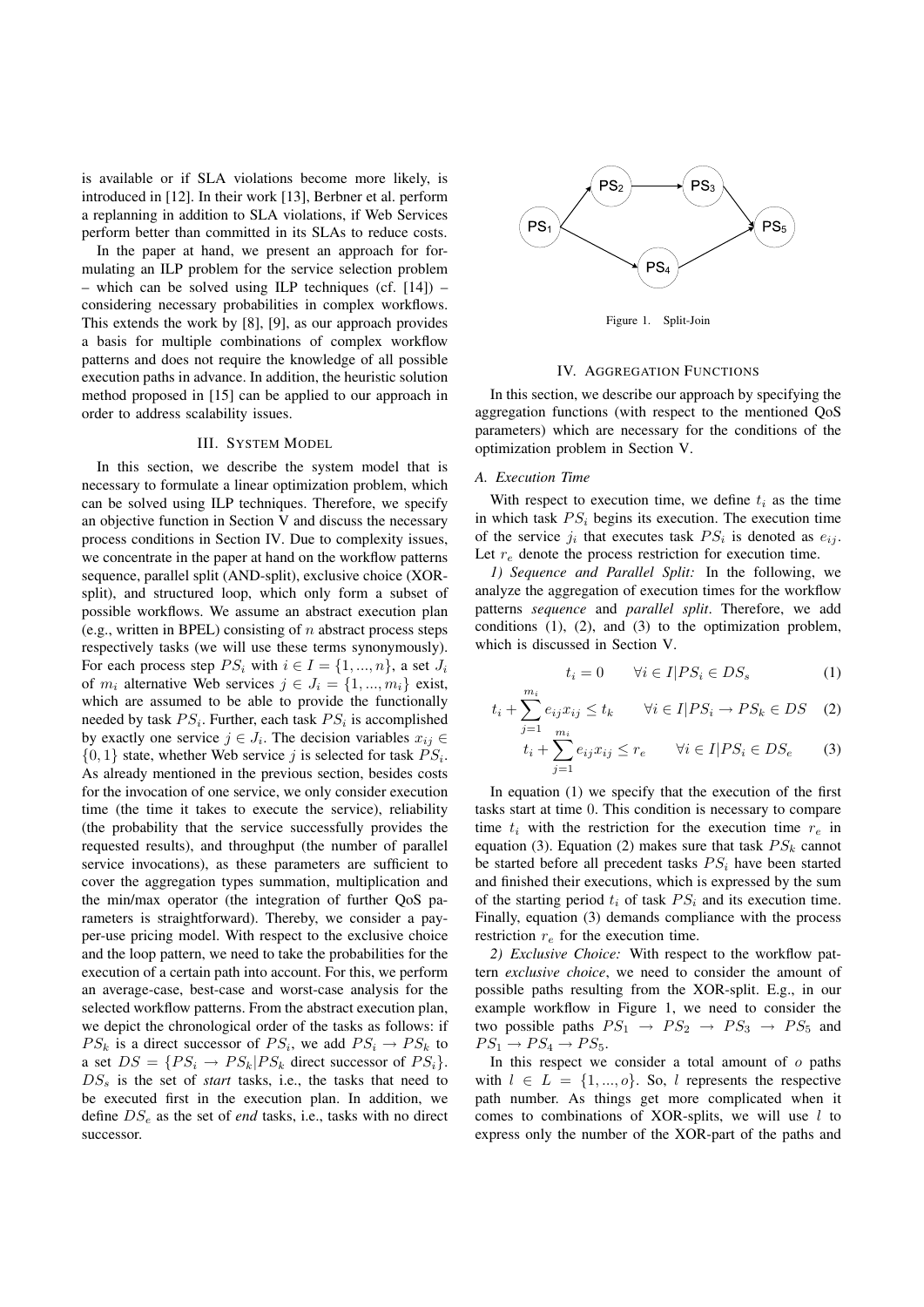name it XOR-path. For each possible XOR-path, there is a set of tasks  $PS_{i_l} \in W_l = \{PS_i | PS_i$  in XOR-path  $l$ } representing the tasks of the path which is exclusively executed. The respective task numbers are labeled with  $i_l \in IW_l = \{i | PS_i \in W_l\}$ . We assume a sequential workflow pattern (other cases are discussed in Section VI) for the tasks  $PS_{i_l} \in W_l$ . Thereby, we name the first task in this sequence  $PS_{i_l}^1$  and the last one  $PS_{i_l}^e$ . To make this clear, we refer to Figure 1. As already mentioned, there are two possible XOR-paths  $(l = 1 \text{ and } l = 2)$  with  $W_1 = \{PS_2, PS_3\}$  and  $W_2 = \{PS_4\}$ ,  $PS_{i_1}^1 = PS_2$  and  $PS_{i_1}^e = PS_3$ , and  $PS_{i_2}^1 = PS_{i_2}^e = PS_4$ .

The probability for executing XOR-path  $l$  is indicated by  $p_l$  with  $\sum_{l=1}^{\infty} p_l = 1$ . We assume the last process steps of each path  $PS_{i_l}^e$  precede a certain process step  $PS_k$  (we otherwise would insert an overall dummy end-task). In other words, we assume XOR-join before  $PS_k$ , which is depicted in (4). For the *average-case analysis*, we propose (5).

$$
PS_{i_l}^e \to PS_k \qquad \forall PS_{i_l}^e \in W_l \tag{4}
$$

$$
\sum_{l \in L} p_l(t_{i_l}^1 + \sum_{i \in IW_l} \sum_{j \in J_i} e_{ij} x_{ij}) \le t_k
$$
 (5)

In equation (5), we calculate the sum of the execution times of each possible XOR-path  $l$  and add the start time of the first process steps  $t_{i_l}^1$ , respectively. These results are weighted with the respective probabilities  $p_l$  and summed up to achieve the average starting time of process step  $PS_k$ . If there is no XOR-join in the abstract execution plan (as assumed in  $(4)$ , we exchange  $(5)$  for  $(6)$ .

$$
\sum_{l \in L} p_l(t_{i_l}^1 + \sum_{i \in IW_l} \sum_{j \in J_i} e_{ij} x_{ij}) \le r_e \tag{6}
$$

As we here consider an XOR-split without an XOR-join, there will be no join at all (except for further splits). In other words, there are no direct successors for  $PS_{i_l}^e$ . So,  $PS_{i_l}^e \in DS_e$ . Therefore, the calculated weighted sum in (6) has to be lower than or equal to the allowed restriction  $r_e$ for execution time.

With respect to a *best-case analysis*, we select the XORpath with the lowest execution time. Therefore, we replace (5) with (7) and (6) with (8).

$$
\min_{l \in L} \{ (t_{i_l}^1 + \sum_{i \in IV_l} \sum_{j \in J_i} e_{ij} x_{ij}) \} \le t_k \tag{7}
$$

$$
\min_{l \in L} \{ (t_{i_l}^1 + \sum_{i \in IW_l} \sum_{j \in J_i} e_{ij} x_{ij}) \} \le r_e
$$
 (8)

Equations (7) and (8) indicate that only the shortest XOR-path in terms of execution time needs to fulfill the restrictions. With respect to a *worst-case analysis*, we select the XOR-path with the highest execution time. Therefore, we replace  $(5)$  by  $(9)$  and  $(6)$  by  $(10)$ .

$$
\max_{l \in L} \{ (t_{i_l}^1 + \sum_{i \in IW_l} \sum_{j \in J_i} e_{ij} x_{ij}) \} \ge t_k
$$
\n(9)



Figure 2. Structured Loop

$$
\max_{l \in L} \{ (t_{i_l}^1 + \sum_{i \in IW_l} \sum_{j \in J_i} e_{ij} x_{ij}) \} \ge r_e
$$
 (10)

*3) Structured Loop:* With respect to the workflow pattern *structured loop* we again have to consider probabilities. In order to distinguish the probabilities in the context of loop from the probabilities of the exclusive choice, we use  $\rho$  for the former ones. Referring to Figure 2,  $\rho$  is the probability that  $PS_2$  is executed another time.

After a second execution, it is again possible to do the execution another time with probability  $\rho$ . The aggregated probability for this is  $\rho \cdot \rho = \rho^2$ . So, in general, with regard to a structured loop at  $PS_i$ , the probability that the service realizing  $PS_i$  is executed n times is  $\rho^{n-1}$ . If the total number of executions ae of the respective service was known before the optimal execution plan is calculated, we would add equation (11) to the set of process conditions. Thereby, we define  $LOOP$  as the set of process steps  $PS_i$ ,  $I_{loop}$  as the set of process step numbers i, where a loop is located, and  $\rho_i$  as the respective probability. In addition, we assume  $PS_i \to PS_k$  with  $PS_i \in LOOP$ .

$$
t_i + ae \sum_{j \in J_i} e_{ij} x_{ij} \le t_k \qquad \forall i \in I_{loop} \tag{11}
$$

In case the total number of executions is not known beforehand, so it (the amount of executions) only depends on  $\rho$ , we change (11) to (12). By applying the formula for geometric series, we come to an *average-case analysis* in equation (13).

$$
t_i + \sum_{f=1}^{\infty} \rho_i^{f-1} \sum_{\substack{j \in J_i \\ m_i}} e_{ij} x_{ij} \le t_k \qquad \forall i \in I_{loop} \tag{12}
$$

$$
t_i + \frac{1}{1 - \rho_i} \sum_{j=1}^{m_i} e_{ij} x_{ij} \le t_k \qquad \forall i \in I_{loop} \tag{13}
$$

Performing a *best-case analysis*, process steps  $PS_i \in$ LOOP are only executed once. So we simply set ae to 1, which changes equation (11) to (2). In other words, we omit the loop pattern. In a *worst-case analysis*, the respective services are executed endlessly, which can be expressed by setting ae to  $\infty$ . In this case, the process execution will not terminate at all. That is why it does not make sense to perform a worst-case analysis with loops here.

## *B. Costs*

With respect to costs, we define  $c_{ij}$  as the cost resulting from executing service  $j \in J_i$  to accomplish process step  $PS_i$ . The process restriction for costs is denoted by  $r_c$ .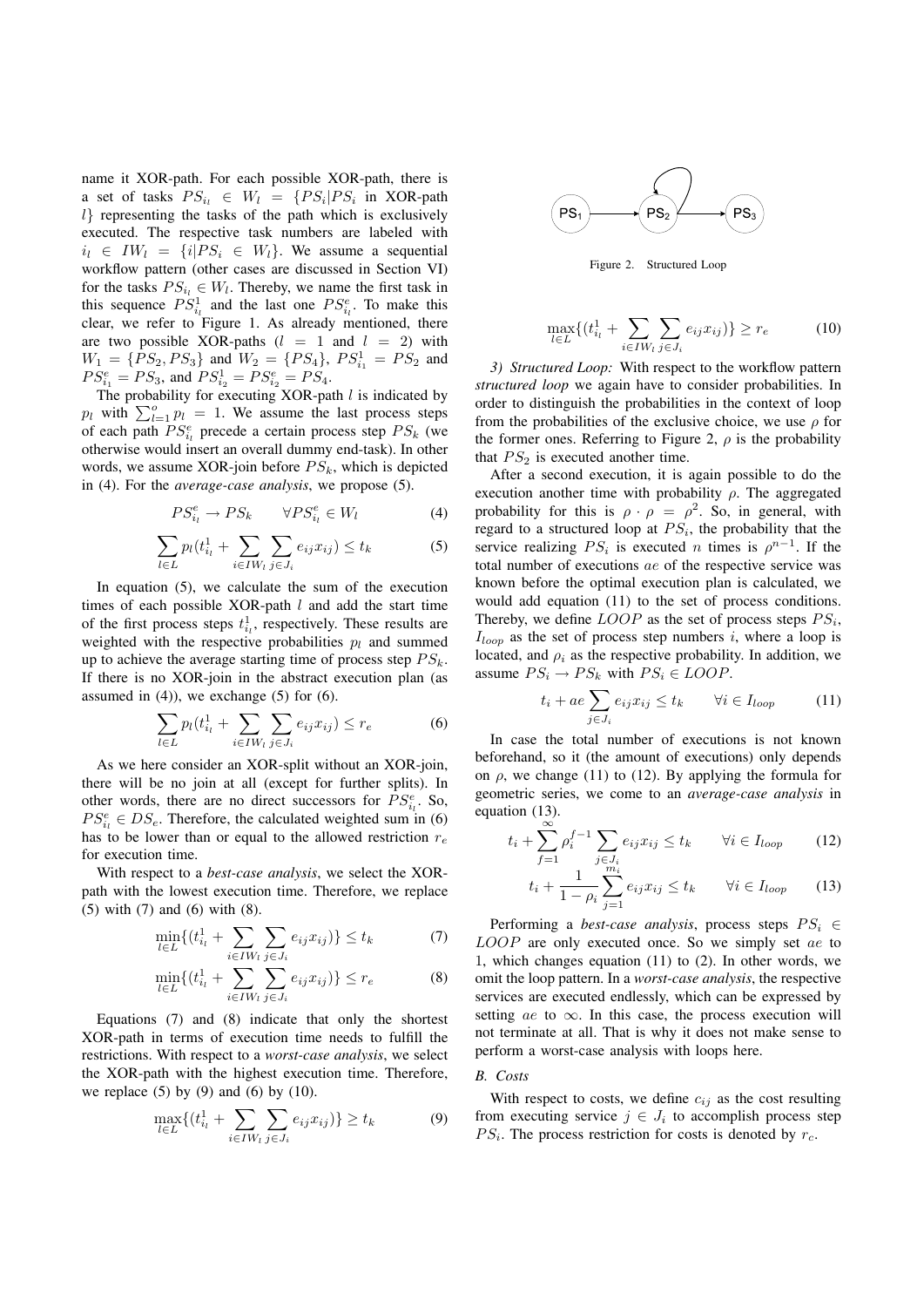*1) Sequence and Parallel Split:* Regarding the aggregation of cost, we add condition (14) to the optimization problem (cf. Section V) for the patterns *sequence* and *parallel split*. n  $m_i$ 

$$
\sum_{i=1}^{n} \sum_{j=1}^{m_i} c_{ij} x_{ij} \le r_c \tag{14}
$$

As for each process step a service is invoked, the costs for each of the invoked services have to be summed up.

*2) Exclusive Choice:* In order to provide process restrictions for the workflow pattern *exclusive choice*, we have to distinguish the process steps within the XOR-split  $(PS_i \in W_l)$  from the other ones, which are assumed to be arranged sequentially. So we build a set  $S$  of process steps  $PS_i$  by removing process steps  $PS_i \in W_l$  from the set of *all* process steps. So,  $S = \{PS_1, ..., PS_n\} \setminus (W_1 \vee ... \vee W_o)$ . For the set of process step numbers  $IS$ , we do the same. So,  $IS = I \setminus (IW_1 \vee ... \vee IW_o)$ . Referring to the former parameter definitions , we propose conditions (15), (16), and (17).

$$
\sum_{i \in IS} \sum_{j=1}^{m_i} c_{ij} x_{ij} + \sum_{l \in L} p_l \sum_{i \in IW_l} \sum_{j \in J_i} c_{ij} x_{ij} \le r_c \qquad (15)
$$

$$
\sum_{i \in IS} \sum_{j=1}^{m_i} c_{ij} x_{ij} + \min_{l \in L} \{ \sum_{i \in IW_l} \sum_{j \in J_i} c_{ij} x_{ij} \} \le r_c \qquad (16)
$$

$$
\sum_{i \in IS} \sum_{j=1}^{m_i} c_{ij} x_{ij} + \max_{l \in L} \{ \sum_{i \in IW_l} \sum_{j \in J_i} c_{ij} x_{ij} \} \le r_c \qquad (17)
$$

In the *average-case analysis*, which is depicted in (15), we consider the weighted sum of costs for the different XORpaths. In order to perform a *best-case analysis*, we only consider the XOR-path in (16), where the aggregated costs for service invocation are lowest. The opposite is true for the *worst-case analysis* in (17).

*3) Structured Loop:* If the amount of executions ae is known beforehand, we define  $c_{ij}^h$  in (18) and propose condition (19).

$$
c_{ij}^h := \begin{cases} ae \cdot c_{ij} & , \text{ if } i \in I_{loop} \\ c_{ij} & , \text{ else} \end{cases}
$$
 (18)

$$
\sum_{i=1}^{n} \sum_{j=1}^{m_i} c_{ij}^h x_{ij} \le r_c
$$
 (19)

In case ae is unknown we define  $c_{ij}^*$  in (20) by applying the formula for geometric series in analogy to (12) and (13) and propose condition (21) for *average-case analysis*.

$$
c_{ij}^* := \begin{cases} \frac{1}{1 - \rho_i} c_{ij} & , \text{ if } i \in I_{loop} \\ c_{ij} & , \text{ else} \end{cases}
$$
 (20)

$$
\sum_{i=1}^{n} \sum_{j=1}^{m_i} c_{ij}^* x_{ij} \le r_c
$$
 (21)

Again, a best-case analysis can be performed by executing the respective services only once, which is equal to setting  $ae = 1$  in (18) and adding (19) to the set of conditions of the optimization problem. As already mentioned, in a *worstcase analysis*, the execution of the respective services will not stop. For this, a worst-case analysis in not applied here.

## *C. Reliability*

With respect to reliability, we define  $r_{ij}$  as the reliability of service  $j \in J_i$  accomplishing process step  $PS_i$ . The process restriction for reliability is denoted by  $r_r$ .

*1) Sequence and Parallel Split:* Similar to costs (cf. (14)), the aggregation of reliability is depicted in (22) for the patterns *sequence* and *parallel split* and added to the optimization problem in Section V.

$$
\prod_{i=1}^{n} \sum_{j=1}^{m_i} r_{ij} x_{ij} \ge r_r
$$
\n(22)

*2) Exclusive Choice:* For an *average-case analysis*, we propose condition (23). In conditions (24) and (25), a *bestcase* and *worst-case* analysis is depicted, as we select the XOR-path l with the highest/lowest aggregated reliability.

$$
\left(\prod_{i \in IS} \sum_{j \in J_i} r_{ij} x_{ij}\right) \cdot \left(\sum_{l \in L} p_l \left(\prod_{i \in IW_l} \sum_{j \in J_i} r_{ij} x_{ij}\right)\right) \ge r_r \quad (23)
$$

$$
\left(\prod_{i \in IS} \sum_{j \in J_i} r_{ij} x_{ij}\right) \cdot \max_{l \in L} \left\{ \left(\prod_{i \in IV_l} \sum_{j \in J_i} r_{ij} x_{ij}\right)\right\} \ge r_r \tag{24}
$$

$$
\left(\prod_{i \in IS} \sum_{j \in J_i} r_{ij} x_{ij}\right) \cdot \min_{l \in L} \left\{ \left(\prod_{i \in IV_l} \sum_{j \in J_i} r_{ij} x_{ij}\right)\right\} \ge r_r \tag{25}
$$

3) Structured Loop: In analogy to (18), we define  $r_{ij}^h$  in (26) and propose condition (27).

$$
r_{ij}^h := \begin{cases} (r_{ij})^{ae} & , \text{ if } i \in I_{loop} \\ r_{ij} & , \text{ else} \end{cases}
$$
 (26)

$$
\prod_{i=1}^{n} \sum_{j=1}^{m_i} r_{ij}^h x_{ij} \le r_r
$$
 (27)

In case ae is unknown we similarly define  $r_{ij}^*$  in (28) and provide condition (29) for an *average-case analysis*. For a *best-case analysis*, we set  $ae = 1$  in (26) and add (27) to the set of conditions of the optimization problem. Performing a worst-case analysis is impossible.

$$
r_{ij}^* := \begin{cases} \frac{(1-\rho_i)r_{ij}}{1-\rho_i r_{ij}} & , \text{if } i \in I_{loop} \\ r_{ij} & , \text{else} \end{cases}
$$
 (28)

$$
\prod_{i=1}^{n} \sum_{j=1}^{m_i} r_{ij}^* x_{ij} \le r_r
$$
 (29)

To explain (28), we need to consider all potential scenarios. The loop can be performed once, twice, and so on – or not at all. So the resulting reliability  $r_{ij}^* = (1 \rho_i)r_{ij} + (1-\rho_i)\rho_i(r_{ij})^2 + (1-\rho_i)(\rho_i)^2(r_{ij})^3 + ... = \frac{\rho_i}{\rho_i}(1-\rho_i)^2$  $(\rho_i) r_{ij} + \frac{\rho_i}{\rho_i} (1-\rho_i) \rho_i(r_{ij})^2 + \frac{\rho_i}{\rho_i} (1-\rho_i) (\rho_i)^2 (r_{ij})^3 + ... =$  $\frac{1-\rho_i}{\rho_i}((\rho_i r_{ij})^1 + (\rho_i r_{ij})^2 + (\rho_i r_{ij})^3 + ...) = \frac{1-\rho_i}{\rho_i} \rho_i r_{ij} (1 +$  $(\rho_i^{r_i}r_{ij})^1 + (\rho_i r_{ij})^2 + ...$ ) =  $(1 - \rho_i)r_{ij} \frac{1}{1 - \rho_i r_{ij}}$ .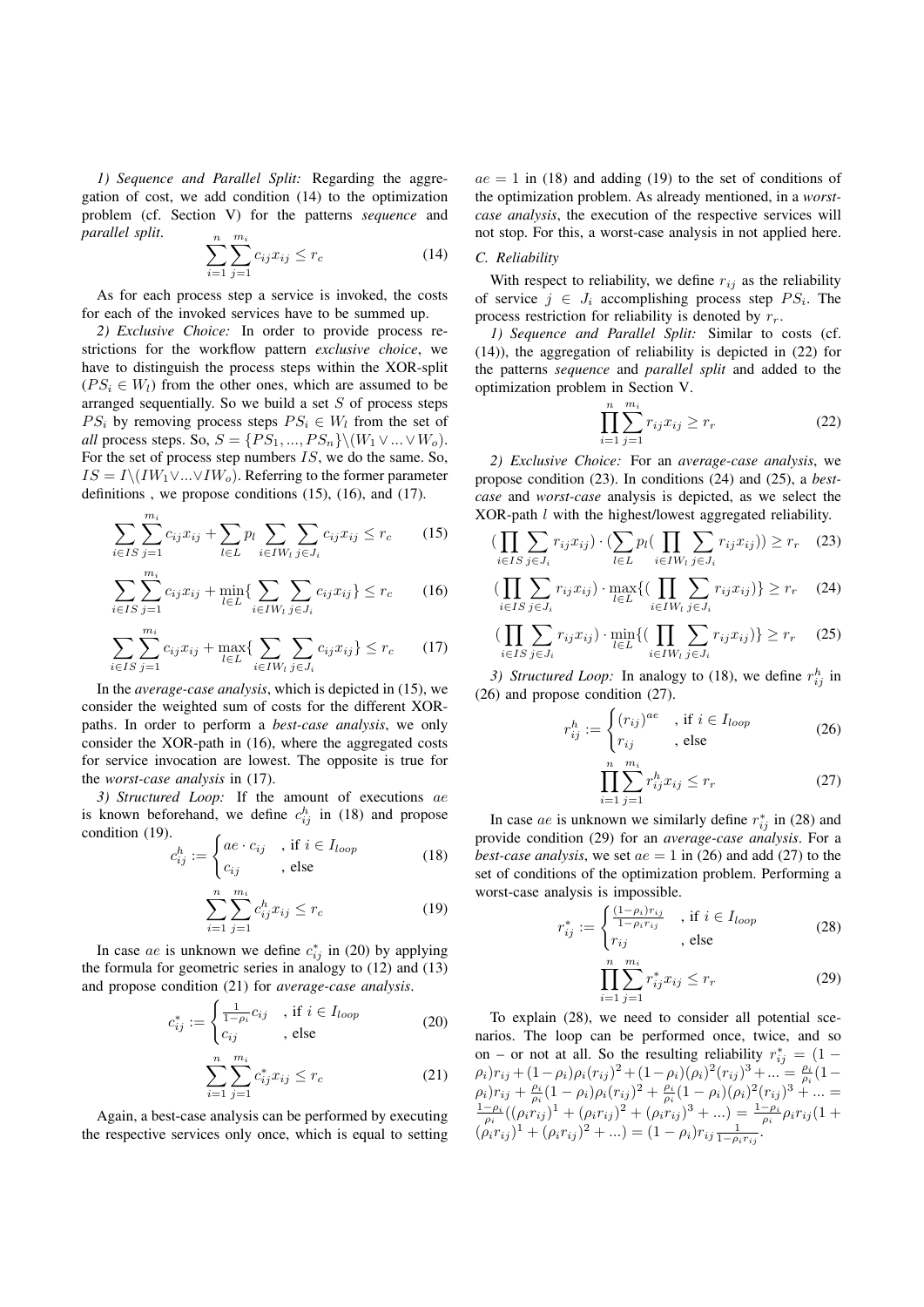# *D. Throughput*

Regarding throughput,  $d_{ij}$  is the throughput of service  $j \in$  $J_i$  realizing process step  $PS_i$ . The restriction for throughput is labeled with  $r_d$ .

*1) Sequence and Parallel Split:* In the workflow patterns sequence and parallel split, the throughput of each service realizing one of the tasks  $PS_i$  has to exceed the process restriction  $r_d$ , which is depicted in condition (30).

$$
\min_{i=1}^{n} \{ \sum_{j=1}^{m_i} d_{ij} x_{ij} \} \ge r_d
$$
\n(30)

*2) Exclusive Choice:* For an average-case analysis, we propose (31). Conditions (32) and (33) refer to a bestcase and worst-case analysis, as we select the maximum, respectively, the minimum possible throughput. In order not to exceed the column width, we define  $y_{ij} = d_{ij}x_{ij}$ .

$$
\min\{\min_{i \in IS}\{\sum_{j \in J_i} y_{ij}\}, \sum_{l \in L} p_l \min_{i \in IW_l}\{\sum_{j \in J_i} y_{ij}\}\} \ge r_d \quad (31)
$$

$$
\min\{\min_{i\in IS}\{\sum_{j\in J_i} y_{ij}\}, \max_{l\in L}\{\min_{i\in IW_l}\{\sum_{j\in J_i} y_{ij}\}\}\} \ge r_d \quad (32)
$$

$$
\min\{\min_{i\in IS}\{\sum_{j\in J_i}y_{ij}\},\min_{l\in L}\{\min_{i\in IW_l}\{\sum_{j\in J_i}y_{ij}\}\}\}\geq r_d\quad(33)
$$

*3) Structured Loop:* As the amount of executions of a certain service does not affect the throughput of the workflow, condition (30) also covers the workflow pattern *structured loop*.

# V. OPTIMIZATION PROBLEM

For the formulation of a linear optimization problem, we conduct an average-case analysis in the paper at hand. Further, we consider the workflow patterns sequence, parallel split, exclusive choice and structured loop. With respect to the objective function, it has to be noted that in a multidimensional objective function (as we proposed in [16]), only normalized QoS values of those services, which are on the *critical* path for the regarded QoS parameter, have to be considered. Otherwise a service's execution time is for instance taken into account, which probably does not matter, regarding the objective function. To explain this, we assume a scenario, where the execution time of a service does not matter (as this service is not on a critical path (cf., e.g., [8])). In such a case, the service selection decision would be negatively influenced, as the costs of this service and its execution time (which does not matter as assumed) are reckoned up, although the execution time is irrelevant in this case and should have been ignored therefore. This is why we consider a single-dimensional objective function in (34), which minimizes the total overall costs for the workflow execution, and propose Model 1. Due to the restricted column-width, we define a set  $IDS<sub>l</sub><sup>e</sup>$  for process step numbers  $i_l \in IDE_l^e = \{i | PS_{i_l}^e \rightarrow PS_k \in DS\}$ .

| <b>Model 1 Optimization Problem</b> |                                     |                                                                               |      |
|-------------------------------------|-------------------------------------|-------------------------------------------------------------------------------|------|
|                                     |                                     |                                                                               |      |
| Objective Function                  |                                     |                                                                               |      |
|                                     |                                     | $m_i$<br>$\, n$<br>minimize $F(x) = \sum \sum c_{ij}^* x_{ij}$<br>$i=1$ $i=1$ | (34) |
| s.t.                                |                                     | $t_i = 0 \qquad \forall i \in I   PS_i \in DS_s$                              | (35) |
| $m_i$                               | $t_i + \sum e_{ij} x_{ij} \leq t_k$ | $\forall i \in I   PS_i \rightarrow PS_k \in DS$ (36)                         |      |

$$
t_i + \sum_{j=1}^{m_i} e_{ij} x_{ij} \le r_e \qquad \forall i \in I | PS_i \in DS_e \qquad (37)
$$

$$
\sum_{l=1}^{o} p_l(t_{i_l}^1 + \sum_{i \in IW_l} \sum_{j \in J_i} e_{ij} x_{ij}) \le t_k \qquad \forall i_l \in IDs_l^e \quad (38)
$$

$$
\sum_{l=1}^{o} p_l(t_{i_l}^1 + \sum_{i \in IW_l} \sum_{j \in J_i} e_{ij} x_{ij}) \le r_e \forall i \in I | PS_{i_l}^e \in W_l \tag{39}
$$

$$
t_i + \frac{1}{1 - \rho_i} \sum_{j=1}^{m_i} e_{ij} x_{ij} \le t_k \qquad \forall i \in I_{loop} \tag{40}
$$

$$
\sum_{i \in IS} \sum_{j \in J_i} c_{ij}^* x_{ij} + \sum_{l \in L} p_l \sum_{i \in IV_l} \sum_{j \in J_i} c_{ij}^* x_{ij} \le r_c \qquad (41)
$$

$$
\left(\prod_{i \in IS} \sum_{j \in J_i} r_{ij}^* x_{ij}\right) \cdot \left(\sum_{l \in L} p_l \left(\prod_{i \in IW_l} \sum_{j \in J_i} r_{ij}^* x_{ij}\right)\right) \ge r_r \quad (42)
$$

$$
\min\{\min_{i \in IS} \{\sum_{j \in J_i} y_{ij}\}, \sum_{l \in L} p_l \min_{i \in IW_l} \{\sum_{j \in J_i} y_{ij}\}\} \ge r_d \quad (43)
$$

$$
\sum_{j=1}^{m_i} x_{ij} = 1 \qquad \forall i \in I \tag{44}
$$

$$
x_{ij} \in \{0, 1\} \qquad \forall i \in I, \forall j \in J_i \tag{45}
$$

In order to develop a *linear* optimization problem, we need to exchange the non-linear terms in (42) and (43). Therefore, we use the approximation in (46), which is very accurate for parameter values  $z_{ij}$  close to 1, to exchange (42) by (47).

$$
\prod_{i=1}^{n} \sum_{j=1}^{m_i} z_{ij} x_{ij} \approx 1 - \sum_{i=1}^{n} (1 - \sum_{j=1}^{m_i} z_{ij} x_{ij})
$$
 (46)

$$
1 - \sum_{l \in L} (p_l \sum_{i \in (IS \vee IW_l)} (1 - \sum_{j \in J_i} r_{ij}^* x_{ij})) \ge r_r
$$
 (47)

With respect to throughput, we exchange (43) by (48) and (49). To explain this, it has to be noted that if the minimum of a set has to be greater or equal to a certain threshold, each element of this set has to fulfill the constraint.